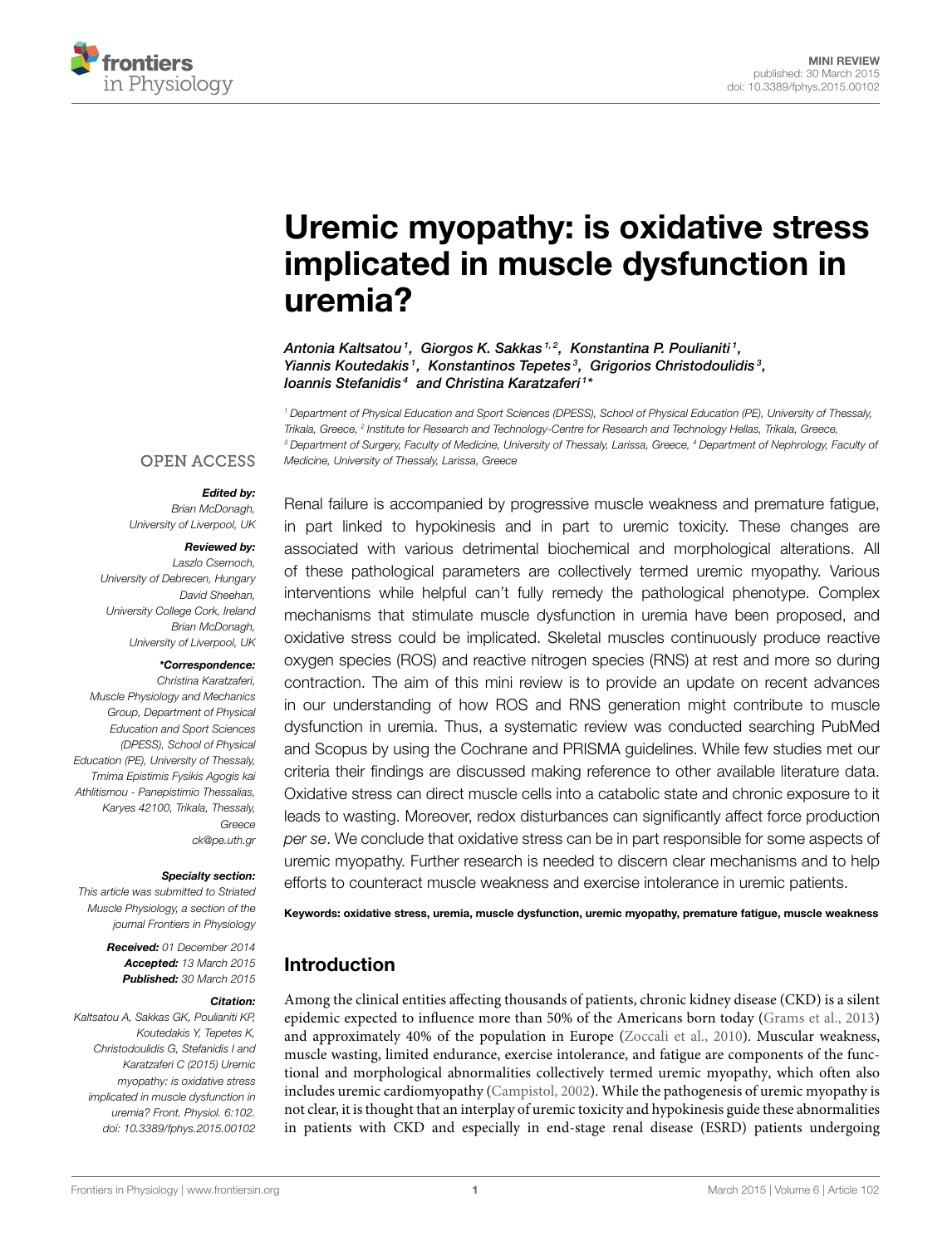hemodialysis (HD) therapy. Observations of a significant correlation between glomerular filtration rate (GFR) and exercise tolerance (e.g., [Clyne et al., 1987,](#page-4-1) [1994\)](#page-4-2) led to studies revealing the very low activity levels and poor functional capacity of renal patients [\(Kouidi et al., 1998;](#page-5-1) [Johansen et al., 2003;](#page-5-2) [Sakkas et al.,](#page-5-3) [2003a\)](#page-5-3). Moreover, various groups turned their attention to exercise and other interventions to remedy or halt muscle deterioration in pre-dialysis (e.g., [Clyne et al., 1991\)](#page-4-3) and dialysis patients (e.g., [Sakkas et al., 2003b;](#page-5-4) [Johansen et al., 2006\)](#page-5-5). Despite the evident improvements in exercise capacity and muscle morphology [\(Sakkas et al., 2003b,](#page-5-4) [2008a\)](#page-5-6), in increasing muscle mass with steroid supplementation [\(Topp et al., 2003\)](#page-5-7), in improving sleep and overall quality of life [\(Sakkas et al., 2008c\)](#page-5-8) it appears that interventions so far cannot restore muscle functionality in ESRD patients to the level of age-matched healthy sedentary individuals [\(Sakkas et al., 2003b,](#page-5-4) [2008a;](#page-5-6) [Giannaki et al., 2011\)](#page-5-9).

# Components of Uremic Myopathy

Loss of skeletal muscle strength in renal patients, contributes to easy fatigability, and can be linked to loss of muscle fibers and atrophy of the remaining fibers [\(Porter et al., 1995;](#page-5-10) Sakkas et al., [2003a\)](#page-5-3). In cross-sectional studies, comparing age-matched controls and end-stage patients, atrophy and loss of type IIα and IIx fibers, reduced muscle fiber capillarization and peripheral activation [\(Sakkas et al., 2003a\)](#page-5-3), and a significant decrease in the mean diameter of both fiber types [\(Crowe et al., 2007\)](#page-4-4) has been observed. However, not all functional consequences can be attributed to atrophy. Interventions to improve muscle mass indicate that there is a functional deficit in the existing muscle mass. Dialysis patients present with rapid and large accumulation of inorganic phosphate during submaximal exercise, lower oxidative potential, larger phosphocreatine reduction with slower recovery but also with evidence of central activation failure, all these factors contributing to early and excess fatigue (Johansen et al., [2005\)](#page-5-11). Abnormal mitochondria respiratory capacity, is also a factor responsible for easily fatigability in CKD patients, as mitochondrial morphology is disturbed in patients with CKD [\(Kouidi et al., 1998\)](#page-5-1), while alterations in respiratory chain proteins likely enhance reactive oxygen species (ROS) production which has been seen in a rat uremia model [\(Yazdi et al., 2013\)](#page-6-1).

CKD patients, especially the end-stage ones, lead a very sedentary lifestyle. Morphological abnormalities however have been observed in both locomotory and non-locomotory muscles [\(Sakkas et al., 2003a\)](#page-5-3) thus not all of the dysfunction can be attributed to inactivity.

Biochemical and nutritional changes occurring through the progression of CKD can stimulate protein losses and can contribute to the development of muscle wasting. This has grave significance as catabolic conditions increase the risk of morbidity and mortality [\(Griffiths, 1996;](#page-5-12) [Gordon et al., 2007\)](#page-5-13).

Pro-dialysis and dialysis patients face increasing dietary restrictions. Malnutrition is associated with hypoalbuminemia, which is inversely correlated with mortality in uremic patients [\(Lowrie and Lew, 1990\)](#page-5-14), and it is also used as a marker of depleted protein stores [\(Carrero et al., 2008\)](#page-4-5).

Metabolic acidosis, which is commonly associated with CKD, stimulates the breakdown of muscle proteins resulting in loss of muscle mass [\(Hu et al., 2013\)](#page-5-15). Furthermore, the observation that insulin resistance, is common in patients with CKD, suggests that impaired insulin signaling could also contribute to protein losses [\(Sakkas et al., 2008b;](#page-5-16) [Zhang et al., 2009\)](#page-6-2). Moreover, CKD is associated with an increase in circulating levels of inflammatory cytokines. Specifically, levels of circulating IL-6, TNF-α, serum amyloid A, and C-reactive protein are increased in patients with CKD [\(Zhang et al., 2009,](#page-6-2) [2011;](#page-6-3) [Cheung et al., 2010\)](#page-4-6). Notably, it is contested that in well-dialyzed patients, circulating proinflammatory markers are the main cause for hypoalbuminemia rather than malnutrition [\(Kaysen et al., 2004\)](#page-5-17). The possibility of an accelerated protein degradation in CKD mediated by the ubiquitin-proteasome system (UPS) [\(Wang and Mitch, 2013\)](#page-5-18) should also be considered.

Apart from a compounded or accelerated muscle loss, a reduction in the ability to anabolize muscle could be an issue in CKD. Still, interventions with nandrolone decanoate were successful in increasing muscle mass, albeit without improving muscle strength [\(Topp et al., 2003\)](#page-5-7), pointing to an available anabolic response. However, there are suggestions that CKD may dampen the function of satellite cells. [Zhang et al. \(2010\)](#page-6-4) using a mouse model of CKD reported a delayed regeneration of damaged muscle and reductions in MyoD protein and the myogenin expression, indicating a decreased satellite cell proliferation and differentiation [\(Zhang et al., 2010\)](#page-6-4).

To compound the above, in dialyzed patients, the HD procedure per se stimulates protein degradation and reduced protein synthesis with the effect persisting for 2 h following dialysis [\(Ikizler et al., 2002\)](#page-5-19). Thus, while blunting of anabolic responses can't be excluded, a multitude of factors can promote protein loss, especially in the end-stage patients.

# Is there a Role for Oxidative Stress in Uremic Muscle Dysfunction?

Oxidative stress promotes catabolic state and accelerates muscle atrophy [\(Moylan and Reid, 2007\)](#page-5-20). But it can also affect contractility of the available muscle and sarcomeric protein expression.

Many studies have found that oxidative stress can cause longterm effects and acute effects [\(Lamb and Westerblad, 2011\)](#page-5-21) on contractility. Long-term effects include altered gene and protein expression or damages in lipids and proteins that are irreversible, while acute effects are reversible. The decrease in  $Ca^{2+}$  sensitivity which contributes to muscle fatigue is considered as an acute effect of oxidative stress [\(Lamb and Westerblad, 2011\)](#page-5-21).

A key mechanism that has been proposed to explain the ROS contribution in muscle fatigue is the reduced myofibrillar Ca<sup>2+</sup> sensitivity and/or sarcoplasmic reticulum Ca<sup>2+</sup> release [\(Allen et al., 2008\)](#page-4-7). Moreover, an increase in NO during fatigue in fast twitch muscle fibers contribute in decreased myofibrillar  $Ca<sup>2+</sup>$  sensitivity [\(Lamb and Westerblad, 2011\)](#page-5-21). However, in slowtwitch fibers NO donors, did not affect myofibrillar  $Ca^{2+}$  sensitivity [\(Spencer and Posterino, 2009\)](#page-5-22). Also, a study by Reardon and Allen [\(2009\)](#page-5-23), showed that iron can increase ROS production at high temperature in the skeletal muscle cells, accelerating muscle fatigue.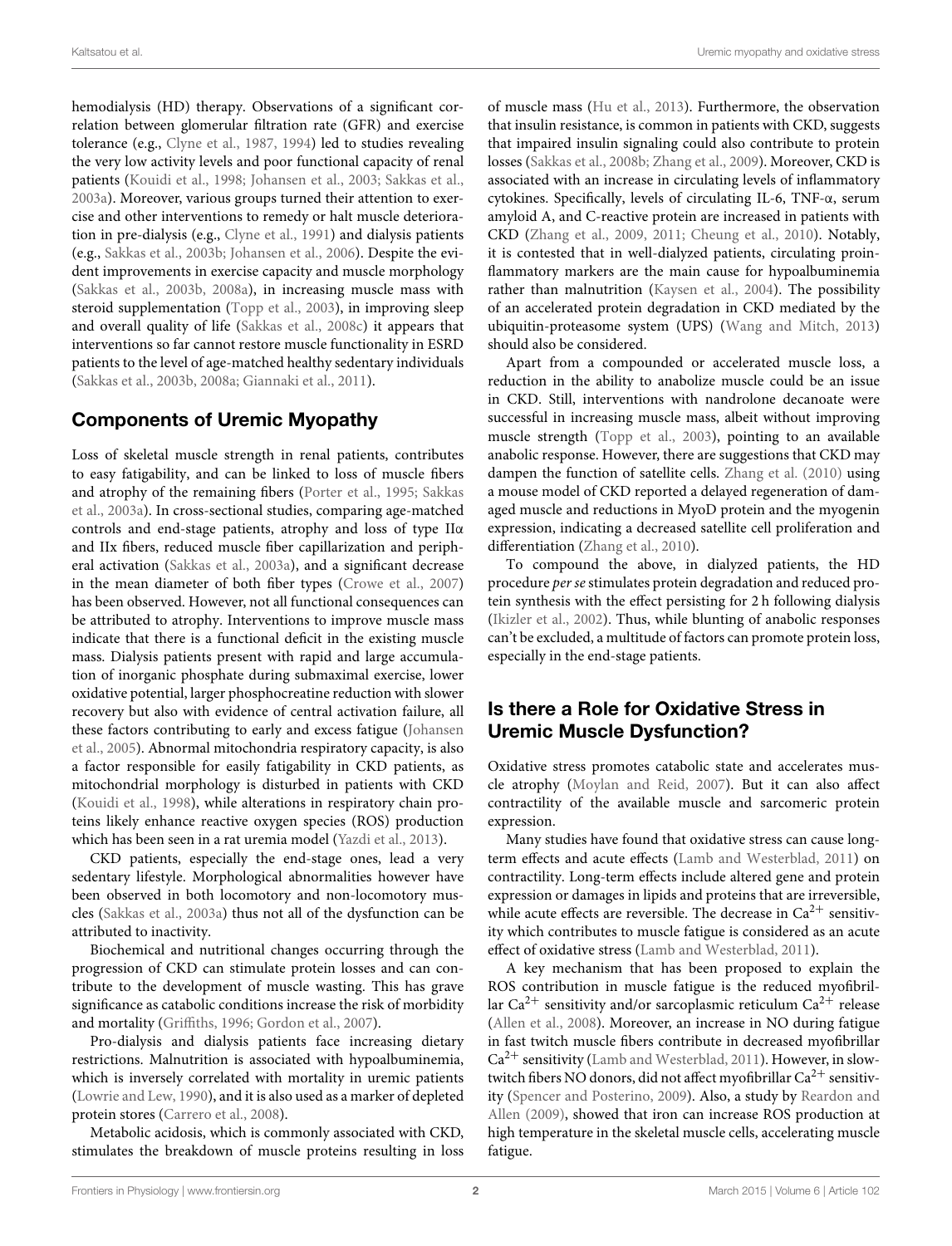Moreover, ROS generation can acutely affect contractile function and disturbs structural transition within the actomyosin complex which is crucial for force generation. Exposure to low or high concentrations of peroxide (5 or 50 mM) reduces maximum force and velocity of contraction, with the high peroxide resulting in irreversible loss of calcium regulation of force mediated by oxidation of methionines in the heavy and essential light chains [\(Prochniewicz et al., 2008a\)](#page-5-24). More elegant work from same group, examining structural dynamics of actin and myosin pointed to an effect of oxidation on weak-to-strong structural transition and by using site-directed mutagenesis of Dictyostelium (Dicty) myosin II oxidation, a redistribution of existing structural states of the actin-binding cleft was implicated [\(Prochniewicz et al., 2008b;](#page-5-25) [Klein et al., 2011\)](#page-5-26). Alterations in myosin heavy chain expression in uremic animals have also been reported [\(Taes et al., 2004\)](#page-5-27).

Many studies have observed increased levels of oxidative stress biomarkers in blood samples of CKD patients (Samouilidou and Grapsa, [2003;](#page-5-28) [Filiopoulos et al., 2009\)](#page-4-8). In the literature, there are sufficient studies with different technical approaches in which the activity and role of ROS and reactive nitrogen species (RNS) in skeletal muscle has been studied using both in vivo and in vitro methods in a variety of contexts [\(Powers et al., 2011\)](#page-5-29). Thus, based on recent advances in our understanding of how ROS and RNS affect muscle function, this mini-review aimed to examine if oxidative stress can contribute to muscle dysfunction in ESRD.

# Methods

A systematic review was conducted searching PubMed and Scopus by using the Cochrane and PRISMA guidelines. A comprehensive literature search was conducted from September 2014 until November 2014. We used PubMed, ScienceDirect and Scopus or Google Scholar to search for studies that investigated the relationship among (i) oxidative stress and uremic myopathy in humans, and (ii) markers of oxidative stress in the skeletal muscle of uremic patients on HD. Eligibility of the studies based on titles, abstracts and full-text articles was determined by two reviewers. Studies were selected using inclusion and exclusion criteria. We included only those studies that met the following criteria: they assessed oxidative stress markers in the skeletal muscle of patients on HD; they used human biopsies; they addressed randomized control trials, controlled trials, or clinical trials designed to evaluate oxidative stress in skeletal muscle in uremic patients on HD therapy; they were written in English.

# Results and Discussion

Only three studies have examined the oxidative damage in human skeletal muscle of uremic patients on HD (**[Table 1](#page-3-0)**). Their findings are discussed with reference to renal human blood findings and/or animal muscle findings either models of CKD or models of other conditions.

[Lim et al. \(2002a\)](#page-5-30) found increased malondialdehyde (MDA) and protein carbonyls (PC) levels reflecting extensive oxidative damage to total protein content and lipids, in muscle suggested by the authors to be due to increased levels of inflammatory cytokines and to increased protein degradation. Increased levels of lipid peroxidation in blood samples of CKD patients during HD treatment has also been found elsewhere [\(Varan et al.,](#page-5-31) [2010\)](#page-5-31) and could enhance the susceptibility of LDL oxidation which is a major contributor in the genesis of atherosclerosis. The above observations, together with animal findings in the role of carbonyl stress in vascular injury [\(Chen et al., 2013\)](#page-4-9) concur to a role of protein oxidation in long-term vascular damage which could impact overall vessel functionality and thus striated muscle's bioenergetics and function.

The same group also reported increased mitochondrial protein and lipid oxidative damage in skeletal muscle of uremic patients compared to age-matched controls [\(Lim et al.,](#page-5-32) [2002b\)](#page-5-32). The authors also reported mitochondrial DNA mutations, and overall oxidative damage to total cellular DNA, supporting a notion of attenuating regenerative and bioenergetics capacities of the skeletal muscles of renal patients. Also, mitochondrial DNA deletions have been observed in the skeletal muscle of ESRD patients similar with these found in the skeletal muscle of elderly subjects due to oxidative damage which probably contribute to the impaired mitochondrial energy metabolism that characterizes uremic patients [\(Lim et al.,](#page-5-33) [2000\)](#page-5-33).

It is considered that mitochondrial membranes are more likely to develop oxidative damage due to the relatively high amounts of lipid containing polyunsaturated fatty acids that they possess [\(Laganiere and Yu, 1993\)](#page-5-34) and this would explain their increased oxidative damage. Given that mitochondria are considered the predominant source of ROS in muscle fibers [\(Davies et al., 1982;](#page-4-10) [McArdle et al., 2001;](#page-5-35) [Jackson, 2009\)](#page-5-36), due to the elevated oxygen consumption that occurs with increased mitochondrial activity, especially during exercise [\(Powers et al.,](#page-5-29) [2011\)](#page-5-29) it is conceivable that damage to the mitochondria membrane might further compound their function as a ROS source causing more leaking. Moreover, it has been suggested that mitochondrial ROS leaking depends on fiber type both at resting basal respiration and at an increased respiration (as in exercise). In an animal saponin-treated muscle study of mitochondrial respiration, type IIb skeletal muscle fibers showed significantly higher free radical leaking compared to type IIa and I fibers at basal respiration [\(Anderson and Neufer,](#page-4-11) [2006\)](#page-4-11).

If indeed the ROS load in the late stages renal skeletal muscle is high, that might in part explain the higher susceptibility of type II fibers to atrophy observed in end stage patients, where not only generalized muscle atrophy was observed but more prominent atrophy was seen in type II (especially IIx) vs type I fibers either in non-locomotory [\(Sakkas et al., 2003a\)](#page-5-3) or locomotory muscle samples. Furthermore, on the possible role of the mitochondrial dysfunction in renal muscle atrophy it should be noted that de-innervation studies show that denervated muscle mitochondria release fatty acid hydro peroxides, mediated by calcium dependent phospholipase  $A_2$  (Bhattacharya et al., [2009\)](#page-4-12). Such observations together with observations of an increased sensitivity of human aged mitochondria to apoptosis [\(Gouspillou et al., 2014\)](#page-5-37), and the findings of [Lim et al. \(2002b\)](#page-5-32) reviewed above, can collectively substantiate an important role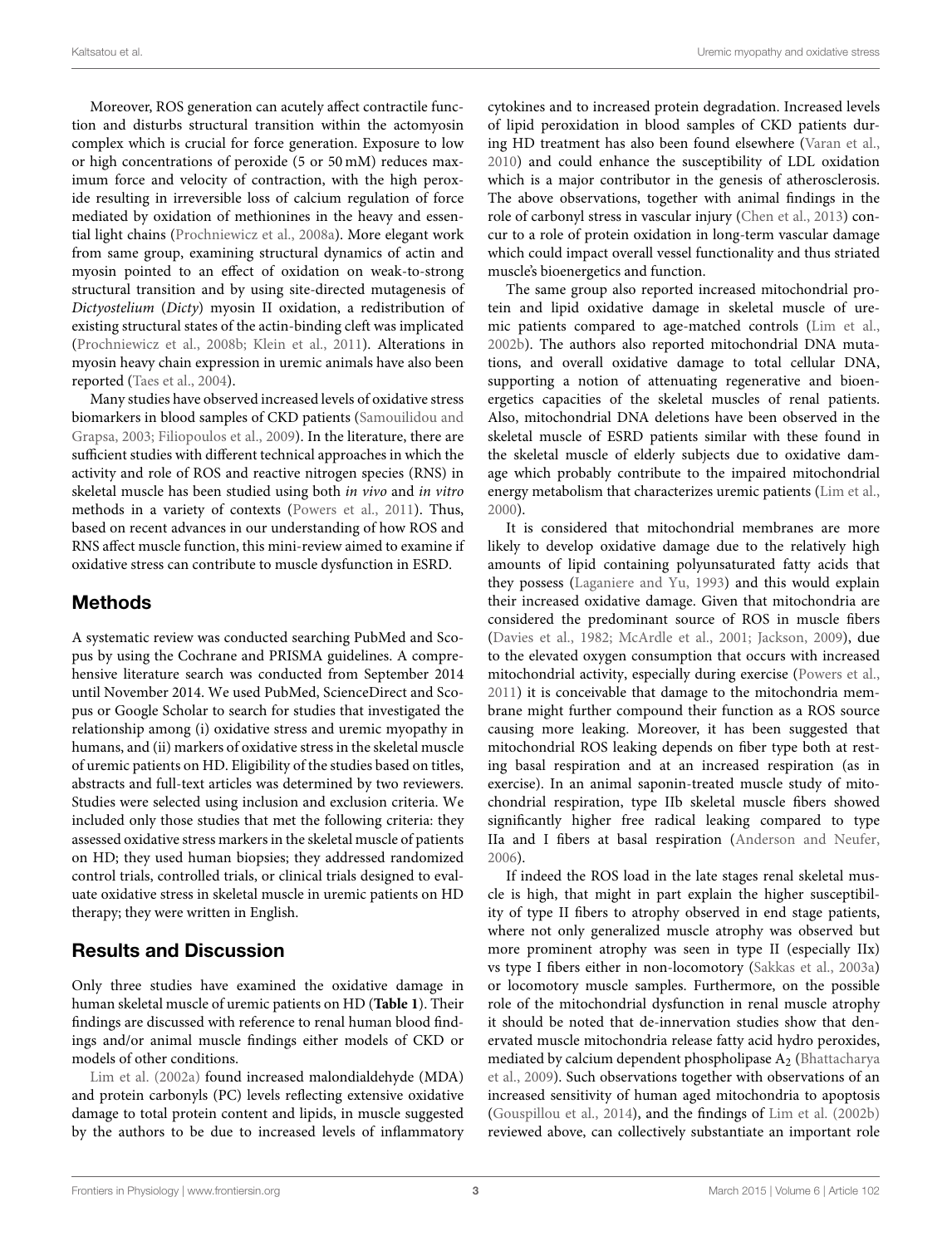<span id="page-3-0"></span>

| TABLE 1   Summary results of the studies meeting the criteria of the present systematic review. |  |
|-------------------------------------------------------------------------------------------------|--|
|                                                                                                 |  |

| References         | <b>Total glutathione</b><br>nmol/mg protein                             | GSS<br>Gnmol/mg<br>protein | <b>SOD</b><br>U/mg protein | <b>MDA</b><br>nmol/mg protein | <b>CAT</b><br>U/mg protein | PC.<br>nmol/mg of<br>protein | Thiols<br>nmol/mg<br>protein |
|--------------------|-------------------------------------------------------------------------|----------------------------|----------------------------|-------------------------------|----------------------------|------------------------------|------------------------------|
|                    | <b>MARKERS OF OXIDATIVE STRESS IN MUSCLE TISSUE OF UREMIC PATIENTS</b>  |                            |                            |                               |                            |                              |                              |
| Lim et al., 2002a  |                                                                         |                            | -                          | $0.065 \pm 0.009$ 1           | -                          | $3.78 \pm -0.14$             |                              |
| Lim et al., 2002b  |                                                                         |                            | $\overline{\phantom{0}}$   | $23.76 \pm 6.06$ 1            |                            | $24.9 \pm 4.00$ ↑            |                              |
| Crowe et al., 2007 | $\approx$ 24 $\uparrow$                                                 | $\approx$ 2.6              | $\approx$ 20               | $\approx 0.281$               | $\approx$ 11 $\downarrow$  |                              | $\approx 79$                 |
|                    | <b>MARKERS OF OXIDATIVE STRESS IN MUSCLE TISSUE OF HEALTHY CONTROLS</b> |                            |                            |                               |                            |                              |                              |
| Lim et al., 2002a  |                                                                         |                            |                            | $0.043 \pm 0.005$             |                            | $2.97 \pm -0.28$             |                              |
| Lim et al., 2002b  | -                                                                       | $\overline{\phantom{a}}$   | $\overline{\phantom{a}}$   | $7.67 + 0.95$                 |                            | $3.78 + 0.14$                |                              |
| Crowe et al., 2007 | $\approx 5$                                                             | $\approx 3.3$              | $\approx$ 27               | $\approx 0.52$                | $\approx$ 34               |                              | $\approx 60$                 |

*GSH, glutathione; GSSG, oxidized glutathione; SOD, superoxide dismutase; MDA, malondialdehyde; CAT, catalase; PC, protein carbonyl; Thiols, protein thiol content. Arrows indicate statistically significant differences reported by authors.*

<span id="page-3-1"></span>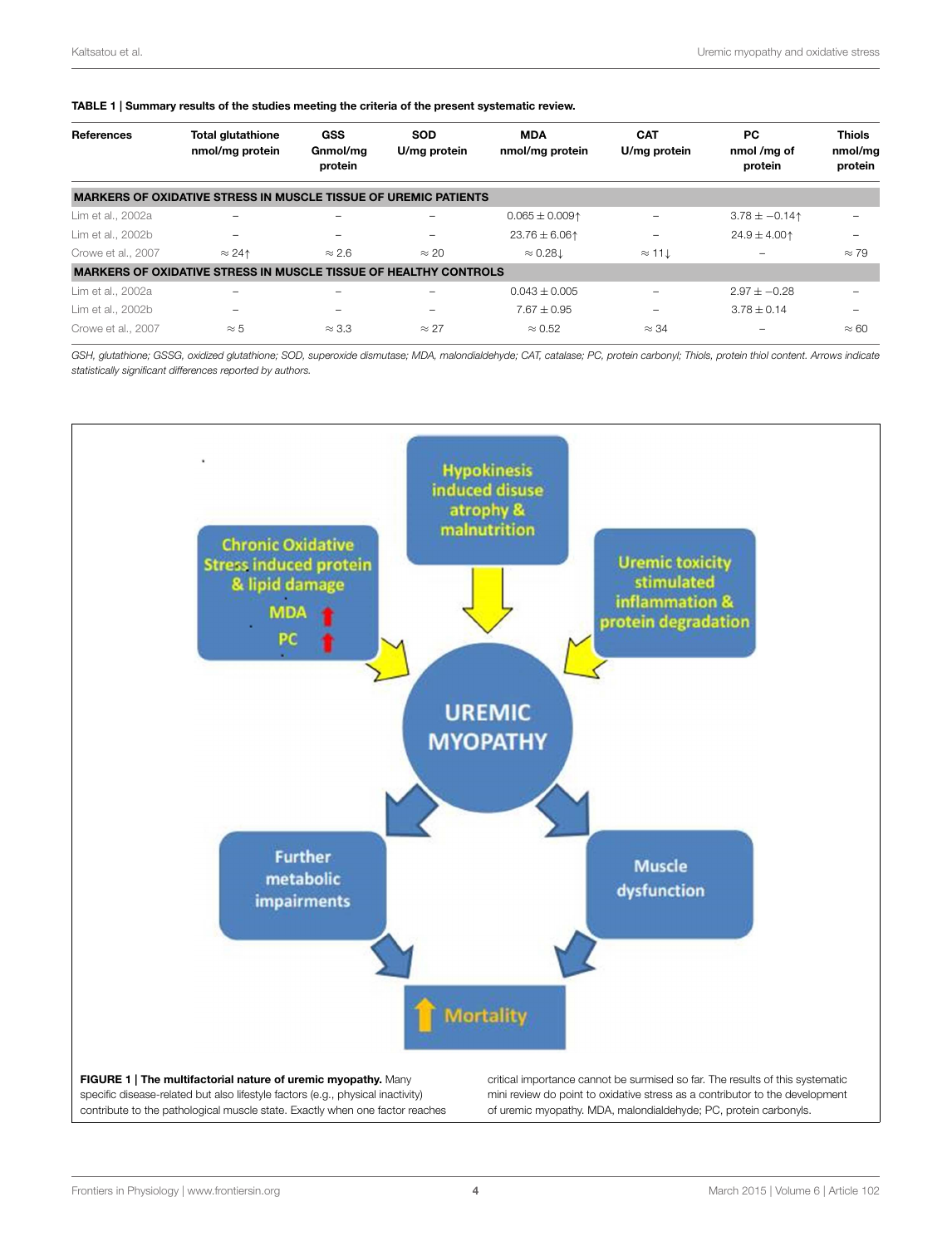for mitochondrial dysfunction, in the pathogenesis of uremic myopathy.

In contrast to the findings of Lim et al. and [Crowe et al. \(2007\)](#page-4-4), reported decreased MDA content, increased total glutathione and no change in protein thiols content, superoxide dismutase (SOD), oxidized glutathione (GSSG) and catalase activity and concluded that there is no evident connection between oxidative stress and muscle atrophy in uremia. However, if one considers the age difference in the subjects of the conflicting studies one cannot discount the possibility that the much younger subjects, which also had spent less time on dialysis, of the Crowe et al. study had better preserved mitochondrial status. Adaptation of various antioxidant mechanisms can also explain some of the above differences. It should also be noted that in transgenic mice studies, the model overexpressing phospholipid hydroperoxide glutathione peroxidase, Gpx4-Tg (which is associated with mitochondrial and other membranes) protected against denervation atrophy and not the manganese superoxide dismutase (Sod2-Tg) or copperzinc superoxide dismutase (Sod1-Tg) models, suggesting that the release of fatty acid hydroperoxides from mitochondria may be a more important factor in denervation-induced atrophy than superoxide and hydrogen peroxide [\(Bhattacharya et al., 2009\)](#page-4-12).

The above discourse further highlights the difficulty faced by researchers in renal patient studies. Many confounding factors such as years in dialysis, nutrition, physical activity levels, level of treatment, and comorbidities can affect muscle status and accelerate or decelerate disease and aging effects (**[Figure 1](#page-3-1)**).

### **Conclusions**

CKD has a high and increasing prevalence not only in the old retirees but also in the middle-aged Europeans [\(Zoccali et al.,](#page-6-0) [2010\)](#page-6-0). Skeletal muscle dysfunction is a ubiquitous finding in CKD patients on advanced stages of the disease. The impact is grave as the statistics are implacable. Muscle loss and weakness contribute

### **References**

- <span id="page-4-7"></span>Allen, D. G., Lamb, G. D., and Westerblad, H. (2008). Skeletal muscle fatigue: cellular mechanisms. Physiol. Rev. 88, 287–332. doi: 10.1152/physrev.00 015.2007
- <span id="page-4-11"></span>Anderson, E. J., and Neufer, P. D. (2006). Type II skeletal myofibers possess unique properties that potentiate mitochondrial H(2)O(2) generation. Am. J. Physiol. Cell Physiol. 290, C844–C851. doi: 10.1152/ajpcell.00402.2005
- <span id="page-4-12"></span>Bhattacharya, A., Muller, F. L., Liu, Y., Sabia, M., Liang, H., Song, W., et al. (2009). Denervation induces cytosolic phospholipase A2-mediated fatty acid hydroperoxide generation by muscle mitochondria. J. Biol. Chem. 284, 46–55. doi: 10.1074/jbc.M806311200
- <span id="page-4-0"></span>Campistol, J. M. (2002). Uremic myopathy. Kidney Int. 62, 1901–1913. doi: 10.1046/j.1523-1755.2002.00614.x
- <span id="page-4-5"></span>Carrero, J. J., Chmielewski, M., Axelsson, J., Snaedal, S., Heimburger, O., Barany, P., et al. (2008). Muscle atrophy, inflammation and clinical outcome in incident and prevalent dialysis patients. Clin. Nutr. 27, 557–564. doi: 10.1016/j.clnu.2008.04.007
- <span id="page-4-9"></span>Chen, X., Mori, T., Guo, Q., Hu, C., Ohsaki, Y., Yoneki, Y., et al. (2013). Carbonyl stress induces hypertension and cardio-renal vascular injury in Dahl salt-sensitive rats. Hypertens. Res. 36, 361–367. doi: 10.1038/hr. 2012.204

to the high morbidity and mortality of these patients, especially at the end-stage renal failure. Many specific disease-related but also lifestyle factors (such as physical inactivity) can be seen as contributors to the pathological muscle state. Exactly when one factor reaches critical importance cannot be surmised so far. The few studies meeting our search criteria while not agreeing, do point to a possibly important role for oxidative stress in uremic myopathy. It is not known if hypothesized oxidative stress mediated effects on muscle function are more of an acute or a chronic nature. In vitro studies however show clearly that oxidative stress does have a role whether via chronic, protein and other modifications or acute contractility effects. If anything the three studies and the peripheral literature highlight the need for a systematic study of the disease mechanisms affecting skeletal muscle performance in renal disease.

As long as great unknowns remain on the mechanisms and modulation of uremic myopathy, which leads to debilitation and premature death, progress in the management of this new epidemic is the least slowed down. We suggest that more muscle research, human and animal, should be done on pro-dialysis stages including work on the role of oxidative stress. This would allow researchers to decipher early changes, and perhaps identify susceptible individuals for accelerated muscle loss, before moving into the end-stage situation which on its own has detrimental effects on muscle status.

### Acknowledgments

This work has been co-financed by the European Union (European Social Fund—ESF) and Greek national funds through the Operational Program "Educational and Lifelong Learning" of the National Strategic Reference Framework (NSRF)—Research Funding Program: Thales (MuscleFun Project-MIS 377260) Investing in knowledge society through the European Social Fund.

- <span id="page-4-6"></span>Cheung, W. W., Paik, K. H., and Mak, R. H. (2010). Inflammation and cachexia in chronic kidney disease. Pediatr. Nephrol. 25, 711–724. doi: 10.1007/s00467- 009-1427-z
- <span id="page-4-3"></span>Clyne, N., Ekholm, J., Jogestrand, T., Lins, L. E., and Pehrsson, S. K. (1991). Effects of exercise training in predialytic uremic patients. Nephron 59, 84–89. doi: 10.1159/000186524
- <span id="page-4-2"></span>Clyne, N., Jogestrand, T., Lins, L. E., and Pehrsson, S. K. (1994). Progressive decline in renal function induces a gradual decrease in total hemoglobin and exercise capacity. Nephron 67, 322–326. doi: 10.1159/000187987
- <span id="page-4-1"></span>Clyne, N., Jogestrand, T., Lins, L. E., Pehrsson, S. K., and Ekelund, L. G. (1987). Factors limiting physical working capacity in predialytic uraemic patients. Acta Med. Scand. 222, 183–190. doi: 10.1111/j.0954-6820. 1987.tb10657.x
- <span id="page-4-4"></span>Crowe, A. V., McArdle, A., McArdle, F., Pattwell, D. M., Bell, G. M., Kemp, G. J., et al. (2007). Markers of oxidative stress in the skeletal muscle of patients on haemodialysis. Nephrol. Dial. Transplant. 22, 1177–1183. doi: 10.1093/ndt/gfl721
- <span id="page-4-10"></span>Davies, K. J., Quintanilha, A. T., Brooks, G. A., and Packer, L. (1982). Free radicals and tissue damage produced by exercise. Biochem. Biophys. Res. Commun. 107, 1198–1205. doi: 10.1016/S0006-291X(82)80124-1
- <span id="page-4-8"></span>Filiopoulos, V., Hadjiyannakos, D., Takouli, L., Metaxaki, P., Sideris, V., and Vlassopoulos, D. (2009). Inflammation and oxidative stress in end-stage renal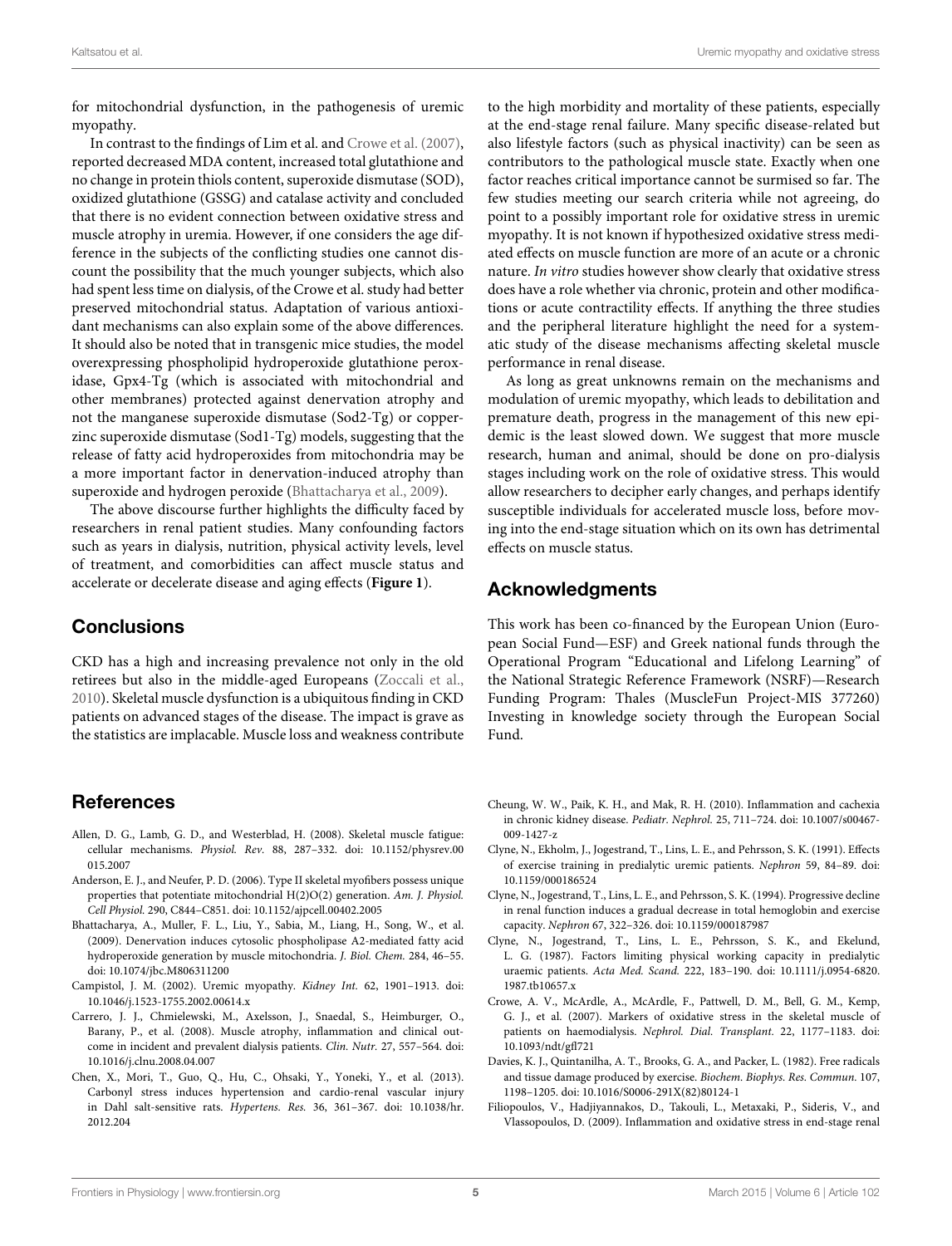disease patients treated with hemodialysis or peritoneal dialysis. Int. J. Artif. Organs 32, 872–882.

- <span id="page-5-9"></span>Giannaki, C. D., Stefanidis, I., Karatzaferi, C., Liakos, N., Roka, V., Ntente, I., et al. (2011). The effect of prolonged intradialytic exercise in hemodialysis efficiency indices. ASAIO J. 57, 213–218. doi: 10.1097/MAT. 0b013e318215dc9e
- <span id="page-5-13"></span>Gordon, P. L., Sakkas, G. K., Doyle, J. W., Shubert, T., and Johansen, K. L. (2007). Relationship between vitamin D and muscle size and strength in patients on hemodialysis. J. Ren. Nutr. 17, 397–407. doi: 10.1053/j.jrn.2007.06.001
- <span id="page-5-37"></span>Gouspillou, G., Bourdel-Marchasson, I., Rouland, R., Calmettes, G., Biran, M., Deschodt-Arsac, V., et al. (2014). Mitochondrial energetics is impaired in vivo in aged skeletal muscle. Aging Cell 13, 39–48. doi: 10.1111/acel.12147
- <span id="page-5-0"></span>Grams, M. E., Chow, E. K. H., Segev, D. L., and Coresh, J. (2013). Lifetime Incidence of CKD Stages 3-5 in the United States. Am. J. Kidney Dis. 62, 245–252. doi: 10.1053/j.ajkd.2013.03.009
- <span id="page-5-12"></span>Griffiths, R. D. (1996). Muscle mass, survival, and the elderly ICU patient. Nutrition 12, 456–458. doi: 10.1016/S0899-9007(96)00141-4
- <span id="page-5-15"></span>Hu, W. T., Shelnutt, M., Wilson, A., Yarab, N., Kelly, C., Grossman, M., et al. (2013). Behavior Matters-Cognitive Predictors of Survival in Amyotrophic Lateral Sclerosis. PLoS ONE 8:e57584. doi: 10.1371/journal.pone.0057584
- <span id="page-5-19"></span>Ikizler, T. A., Pupim, L. B., Brouillette, J. R., Levenhagen, D. K., Farmer, K., Hakim, R. M., et al. (2002). Hemodialysis stimulates muscle and whole body protein loss and alters substrate oxidation. Am. J. Physiol. Endocrinol. Metab. 282, E107–E116.
- <span id="page-5-36"></span>Jackson, M. J. (2009). Redox regulation of adaptive responses in skeletal muscle to contractile activity. Free Radic. Biol. Med. 47, 1267–1275. doi: 10.1016/j.freeradbiomed.2009.09.005
- <span id="page-5-11"></span>Johansen, K. L., Doyle, J., Sakkas, G. K., and Kent-Braun, J. A. (2005). Neural and metabolic mechanisms of excessive muscle fatigue in maintenance hemodialysis patients. Am. J. Physiol. Regul. Integr. Comp. Physiol. 289, R805–R813. doi: 10.1152/ajpregu.00187.2005
- <span id="page-5-5"></span>Johansen, K. L., Painter, P. L., Sakkas, G. K., Gordon, P., Doyle, J., and Shubert, T. (2006). Effects of resistance exercise training and nandrolone decanoate on body composition and muscle function among patients who receive hemodialysis: a randomized, controlled trial. J. Am. Soc. Nephrol. 17, 2307–2314. doi: 10.1681/ASN.2006010034
- <span id="page-5-2"></span>Johansen, K. L., Shubert, T., Doyle, J., Soher, B., Sakkas, G. K., and Kent-Braun, J. A. (2003). Muscle atrophy in patients receiving hemodialysis: effects on muscle strength, muscle quality, and physical function. Kidney Int. 63, 291–297. doi: 10.1046/j.1523-1755.2003.00704.x
- <span id="page-5-17"></span>Kaysen, G. A., Dubin, J. A., Muller, H. G., Rosales, L., Levin, N. W., and Mitch, W. E. (2004). Inflammation and reduced albumin synthesis associated with stable decline in serum albumin in hemodialysis patients. Kidney Int. 65, 1408–1415. doi: 10.1111/j.1523-1755.2004.00520.x
- <span id="page-5-26"></span>Klein, J. C., Moen, R. J., Smith, E. A., Titus, M. A., and Thomas, D. D. (2011). Structural and functional impact of site-directed methionine oxidation in myosin. Biochemistry 50, 10318–10327. doi: 10.1021/bi201279u
- <span id="page-5-1"></span>Kouidi, E., Albani, M., Natsis, K., Megalopoulos, A., Gigis, P., Guiba-Tziampiri, O., et al. (1998). The effects of exercise training on muscle atrophy in haemodialysis patients. Nephrol. Dial. Transplant. 13, 685–699. doi: 10.1093/ndt/13.3.685
- <span id="page-5-34"></span>Laganiere, S., and Yu, B. P. (1993). Modulation of membrane phospholipid fatty acid composition by age and food restriction. Gerontology 39, 7–18. doi: 10.1159/000213509
- <span id="page-5-21"></span>Lamb, G. D., and Westerblad, H. (2011). Acute effects of reactive oxygen and nitrogen species on the contractile function of skeletal muscle. J. Physiol. 589, 2119–2127. doi: 10.1113/jphysiol.2010.199059
- <span id="page-5-33"></span>Lim, P. S., Cheng, Y. M., and Wei, Y. H. (2000). Large-scale mitochondrial DNA deletions in skeletal muscle of patients with end-stage renal disease. Free Radic. Biol. Med. 29, 454–463. doi: 10.1016/S0891-5849(00)00334-8
- <span id="page-5-30"></span>Lim, P. S., Cheng, Y. M., and Wei, Y. H. (2002a). Increase in oxidative damage to lipids and proteins in skeletal muscle of uremic patients. Free Radic. Res. 36, 295–301. doi: 10.1080/10715760290019318
- <span id="page-5-32"></span>Lim, P. S., Ma, Y. S., Cheng, Y. M., Chai, H., Lee, C. F., Chen, T. L., et al. (2002b). Mitochondrial DNA mutations and oxidative damage in skeletal muscle of patients with chronic uremia. J. Biomed. Sci. 9, 549–560. doi: 10.1007/BF02254982
- <span id="page-5-14"></span>Lowrie, E. G., and Lew, N. L. (1990). Death risk in hemodialysis patients: the predictive value of commonly measured variables and an evaluation of

death rate differences between facilities. Am. J. Kidney Dis. 15, 458–482. doi: 10.1016/S0272-6386(12)70364-5

- <span id="page-5-35"></span>McArdle, A., Pattwell, D., Vasilaki, A., Griffiths, R. D., and Jackson, M. J. (2001). Contractile activity-induced oxidative stress: cellular origin and adaptive responses. Am. J. Physiol. Cell Physiol. 280, C621–C627.
- <span id="page-5-20"></span>Moylan, J. S., and Reid, M. B. (2007). Oxidative stress, chronic disease, and muscle wasting. Muscle Nerve 35, 411–429. doi: 10.1002/mus.20743
- <span id="page-5-10"></span>Porter, M. M., Vandervoort, A. A., and Lexell, J. (1995). Aging of human muscle: structure, function and adaptability. Scand. J. Med. Sci. Sports 5, 129–142. doi: 10.1111/j.1600-0838.1995.tb00026.x
- <span id="page-5-29"></span>Powers, S. K., Ji, L. L., Kavazis, A. N., and Jackson, M. J. (2011). Reactive oxygen species: impact on skeletal muscle. Compr. Physiol. 1, 941–969. doi: 10.1002/cphy.c100054
- <span id="page-5-24"></span>Prochniewicz, E., Lowe, D. A., Spakowicz, D. J., Higgins, L., O'conor, K., Thompson, L. V., et al. (2008a). Functional, structural, and chemical changes in myosin associated with hydrogen peroxide treatment of skeletal muscle fibers. Am. J. Physiol. Cell Physiol. 294, C613–C626. doi: 10.1152/ajpcell. 00232.2007
- <span id="page-5-25"></span>Prochniewicz, E., Spakowicz, D., and Thomas, D. D. (2008b). Changes in actin structural transitions associated with oxidative inhibition of muscle contraction. Biochemistry 47, 11811–11817. doi: 10.1021/bi801080x
- <span id="page-5-23"></span>Reardon, T. F., and Allen, D. G. (2009). Time to fatigue is increased in mouse muscle at 37 degrees C; the role of iron and reactive oxygen species. J. Physiol. 587, 4705–4716. doi: 10.1113/jphysiol.2009.173005
- <span id="page-5-3"></span>Sakkas, G. K., Ball, D., Mercer, T. H., Sargeant, A. J., Tolfrey, K., and Naish, P. F. (2003a). Atrophy of non-locomotor muscle in patients with endstage renal failure. Nephrol. Dial. Transplant. 18, 2074–2081. doi: 10.1093 /ndt/gfg325
- <span id="page-5-6"></span>Sakkas, G. K., Hadjigeorgiou, G. M., Karatzaferi, C., Maridaki, M. D., Giannaki, C. D., Mertens, P. R., et al. (2008a). Intradialytic aerobic exercise training ameliorates symptoms of restless legs syndrome and improves functional capacity in patients on hemodialysis. ASAIO J. 54, 185–190. doi: 10.1097/MAT.0b013e3181641b07
- <span id="page-5-16"></span>Sakkas, G. K., Karatzaferi, C., Zintzaras, E., Giannaki, C. D., Liakopoulos, V., Lavdas, E., et al. (2008b). Liver fat, visceral adiposity, and sleep disturbances contribute to the development of insulin resistance and glucose intolerance in nondiabetic dialysis patients. Am. J. Physiol. Regul. Integr. Comp. Physiol. 295, R1721–R1729. doi: 10.1152/ajpregu.00935.2007
- <span id="page-5-8"></span>Sakkas, G. K., Liakopoulos, V., Karatzaferi, C., and Stefanidis, I. (2008c). Sleep quality and dialysis efficacy affect functional capacity in patients receiving haemodialysis therapy. Nephrol. Dial. Transplant. 23, 2703–2704. doi: 10.1093/ndt/gfn048
- <span id="page-5-4"></span>Sakkas, G. K., Sargeant, A. J., Mercer, T. H., Ball, D., Koufaki, P., Karatzaferi, C., et al. (2003b). Changes in muscle morphology in dialysis patients after 6 months of aerobic exercise training. Nephrol. Dial. Transplant. 18, 1854–1861. doi: 10.1093/ndt/gfg237
- <span id="page-5-28"></span>Samouilidou, E., and Grapsa, E. (2003). Effect of dialysis on plasma total antioxidant capacity and lipid peroxidation products in patients with end-stage renal failure. Blood Purif. 21, 209–212. doi: 10.1159/000070691
- <span id="page-5-22"></span>Spencer, T., and Posterino, G. S. (2009). Sequential effects of GSNO and H2O2 on the Ca2+ sensitivity of the contractile apparatus of fast- and slow-twitch skeletal muscle fibers from the rat. Am. J. Physiol. Cell Physiol. 296, C1015–C1023. doi: 10.1152/ajpcell.00251.2008
- <span id="page-5-27"></span>Taes, Y. E. C., Speeckaert, M., Bauwens, E., De Buyzere, M. R., Libbrecht, J., Lameire, N. H., et al. (2004). Effect of dietary creatine on skeletal muscle myosin heavy chain isoform expression in an animal model of uremia. Nephron Exp. Nephrol. 96, E103–E110. doi: 10.1159/000077376
- <span id="page-5-7"></span>Topp, K. S., Painter, P. L., Walcott, S., Krasnoff, J. B., Adey, D., Sakkas, G. K., et al. (2003). Alterations in skeletal muscle structure are minimized with steroid withdrawal after renal transplantation. Transplantation 76, 667–673. doi: 10.1097/01.TP.0000076096.45542.1B
- <span id="page-5-31"></span>Varan, H. I., Dursun, B., Dursun, E., Ozben, T., and Suleymanlar, G. (2010). Acute effects of hemodialysis on oxidative stress parameters in chronic uremic patients: comparison of two dialysis membranes. Int. J. Nephrol. Renovasc. Dis. 3, 39–45.
- <span id="page-5-18"></span>Wang, X. H., and Mitch, W. E. (2013). Muscle wasting from kidney failure-a model for catabolic conditions. Int. J. Biochem. Cell Biol. 45, 2230–2238. doi: 10.1016/j.biocel.2013.06.027